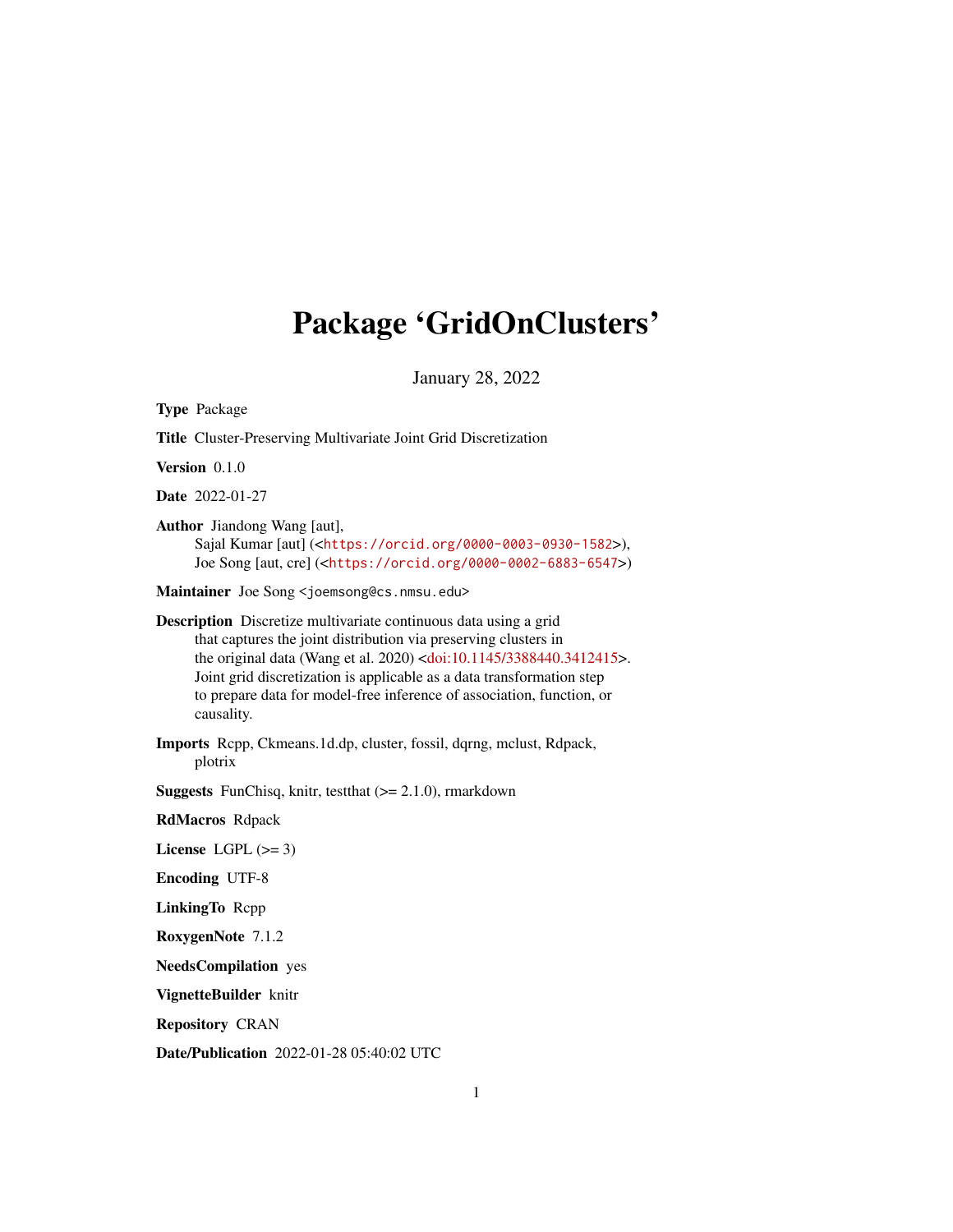### <span id="page-1-0"></span>R topics documented:

cluster *Cluster Multivariate Data*

#### Description

The function obtains clusters from data using the given number of clusters, which may be a range.

#### Usage

cluster(data, k, method)

#### Arguments

| data   | input continuous multivariate data |
|--------|------------------------------------|
| k      | the number(s) of clusters          |
| method | the method for clustering          |

discretize.jointly *Discretize Multivariate Continuous Data by a Cluster-Preserving Grid*

#### Description

Discretize multivariate continuous data using a grid that captures the joint distribution via preserving clusters in the original data

#### Usage

```
discretize.jointly(
  data,
 k = c(2:10),
 min\_level = 1,
 cluster_method = c("Ball+BIC", "kmeans+silhouette", "PAM"),
 grid_method = c("Sort+split", "MultiChannel.WUC"),
 cluster_label = NULL
)
```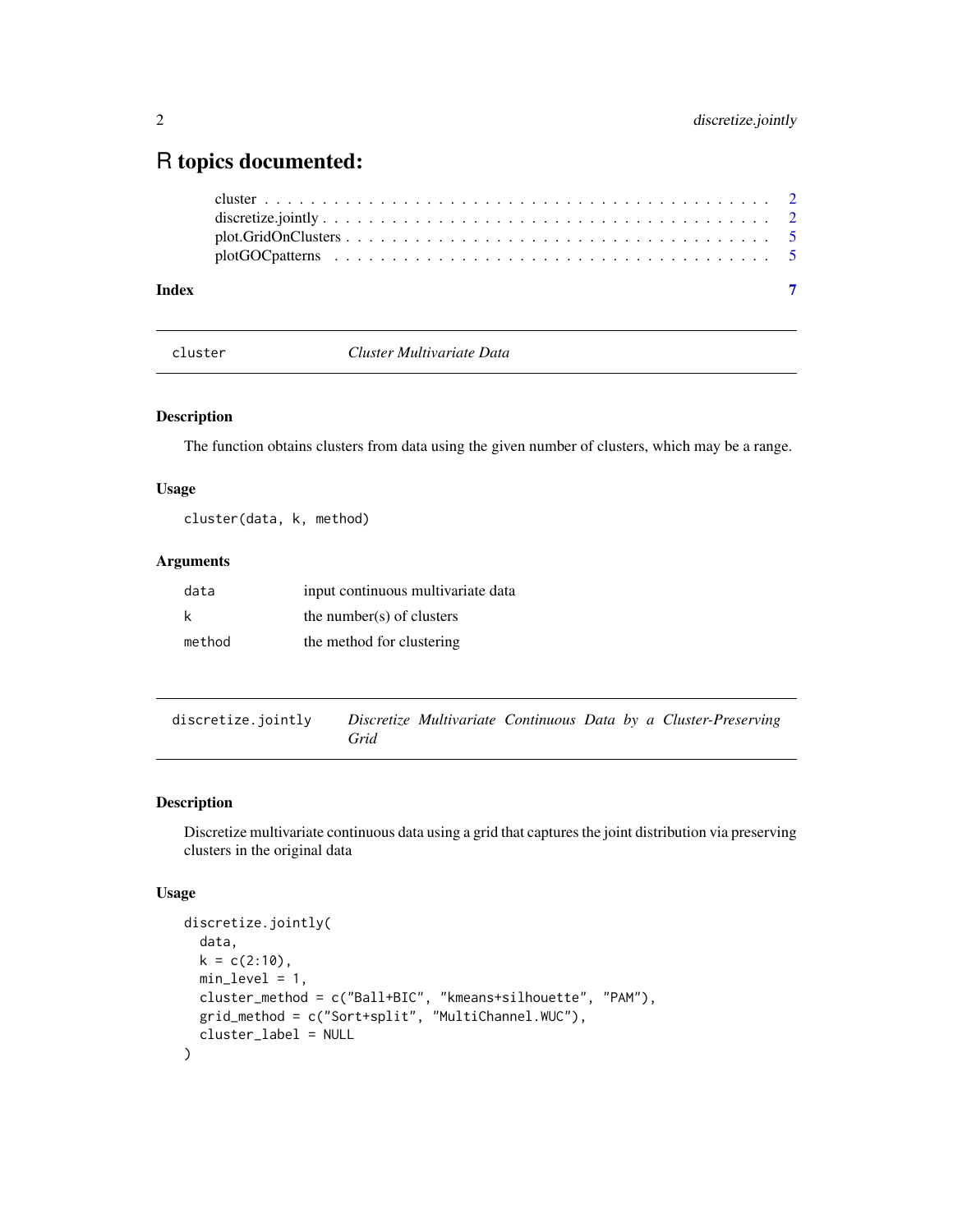#### Arguments

| data | a matrix containing two or more continuous variables. Columns are variables, |
|------|------------------------------------------------------------------------------|
|      | rows are observations.                                                       |

- k either an integer, a vector of integers, or Inf, specifying different ways to find clusters in data. The default is a vector containing integers from 2 to 10. If 'k' is a single number, data will be grouped into into exactly 'k' clusters. If 'k' is an integer vector, an optimal 'k' is chosen from among the integers, that maximizes the average silhouette width. If 'k' is set to Inf, an optimal k is chosen among 2 to nrow(data). If cluster\_label is specified, k is ignored.
- min\_level integer or vector, signifying the minimum number of levels along each dimension. If a vector of size ncol(data), then each element will be mapped 1:1 to each dimension in order. If an integer, then all dimensions will have the same minimum number of levels.
- cluster\_method the clustering method to be used. Ignored if cluster labels are given "kmeans+silhouette" will use k-means to cluster data and the average Silhouette score to select the number of clusters k. "Ball+BIC" will use Mclust (modelNames = "VII") to cluster data and BIC score to select the number of cluster k.
- grid\_method the discretization method to be used. "Sort+split" will sort the cluster by cluster mean in each dimension and then split consecutive pairs only if the sum of the error rate of each cluster is less than or equal to 50 in a certain dimension. The maximum number of lines is the number of clusters minus one. "MultiChannel.WUC" will split each dimension by weighted with-in cluster sum of squared distances by "Ckmeans.1d.dp::MultiChannel.WUC". Applied in each projection on each dimension. The channel of each point is defined by its multivariate cluster label.
- cluster\_label a vector of user-specified cluster labels for each observation in data. The user is free to choose any clustering. If unspecified, k-means clustering is used by default.

#### Details

The function implements algorithms described in (Wang et al. 2020).

#### Value

A list that contains four items:

| D           | a matrix that contains the discretized version of the original data. Discretized<br>values are one $(1)$ -based.                     |
|-------------|--------------------------------------------------------------------------------------------------------------------------------------|
| grid        | a list of vectors containing decision boundaries for each variable/dimension.                                                        |
| clabels     | a vector containing cluster labels for each observation in data.                                                                     |
| csimilarity | a similarity score between clusters from joint discretization D and cluster labels<br>clabels. The score is the adjusted Rand index. |

#### Author(s)

Jiandong Wang, Sajal Kumar and Mingzhou Song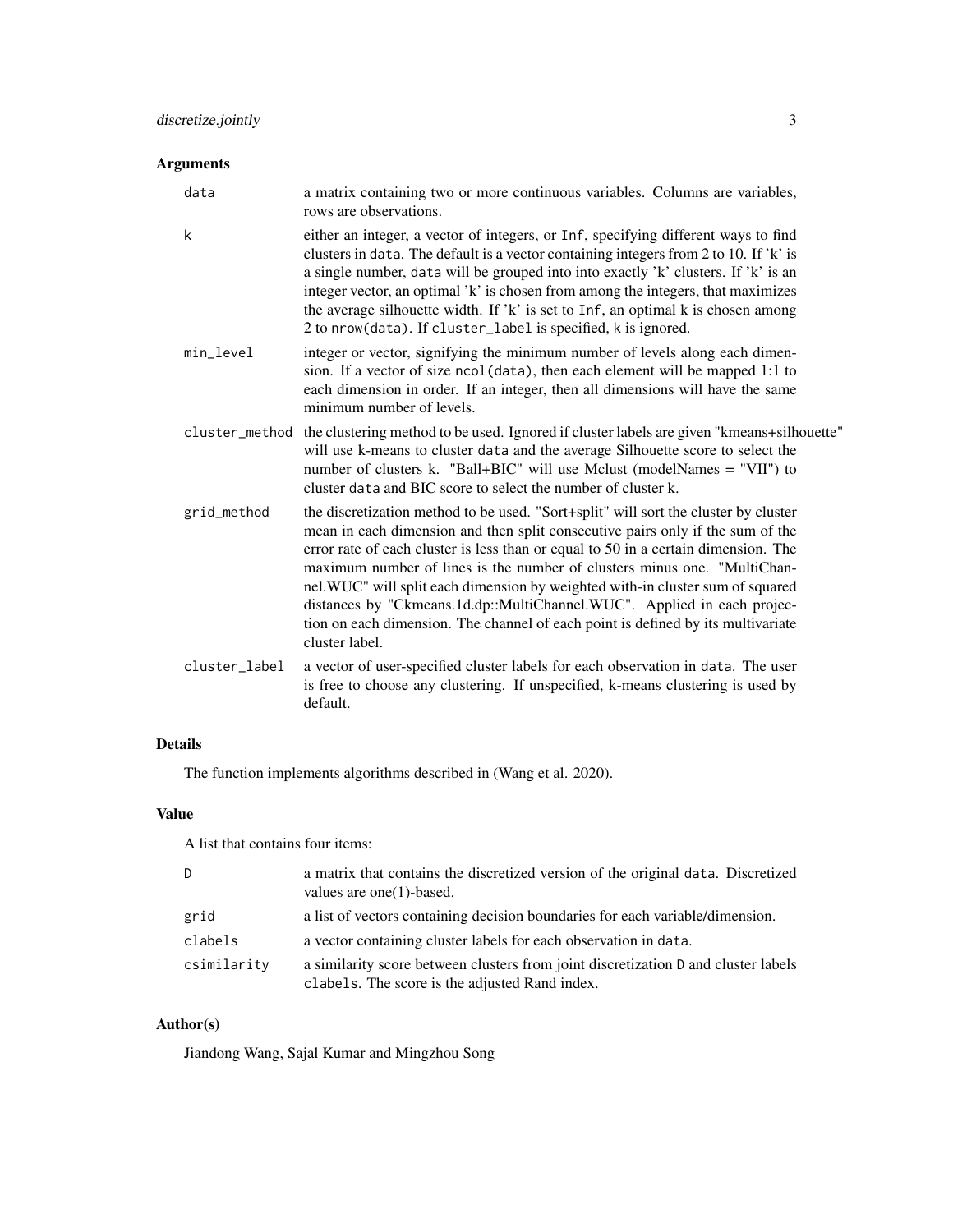#### <span id="page-3-0"></span>References

Wang J, Kumar S, Song M (2020). "Joint Grid Discretization for Biological Pattern Discovery." In *Proceedings of the 11th ACM International Conference on Bioinformatics, Computational Biology and Health Informatics*. ISBN 9781450379649, doi: [10.1145/3388440.3412415.](https://doi.org/10.1145/3388440.3412415)

#### See Also

See [Ckmeans.1d.dp](#page-0-0) for discretizing univariate continuous data.

#### Examples

```
# using a specified k
x = rnorm(100)y = sin(x)z = cos(x)data = child(x, y, z)discretized_data = discretize.jointly(data, k=5)$D
# using a range of k
x = rnorm(100)y = log1p(abs(x))z = tan(x)data = child(x, y, z)discretized_data = discretize.jointly(data, k=c(3:10))$D
# using k = Infx = c()y = c()mns = seq(0, 1200, 100)for(i in 1:12){
  x = c(x, runif(n=20, min=mns[i], max=mns[i]+20))y = c(y, runif(n=20, min=mns[i], max=mns[i]+20))}
data = child(x, y)discretized_data = discretize.jointly(data, k=Inf)$D
# using an alternate clustering method to k-means
library(cluster)
x = rnorm(100)y = log1p(abs(x))z = sin(x)data = child(x, y, z)# pre-cluster the data using partition around medoids (PAM)
cluster_label = pam(x=data, diss = FALSE, metric = "euclidean", k = 5)$clustering
```
discretized\_data = discretize.jointly(data, cluster\_label = cluster\_label)\$D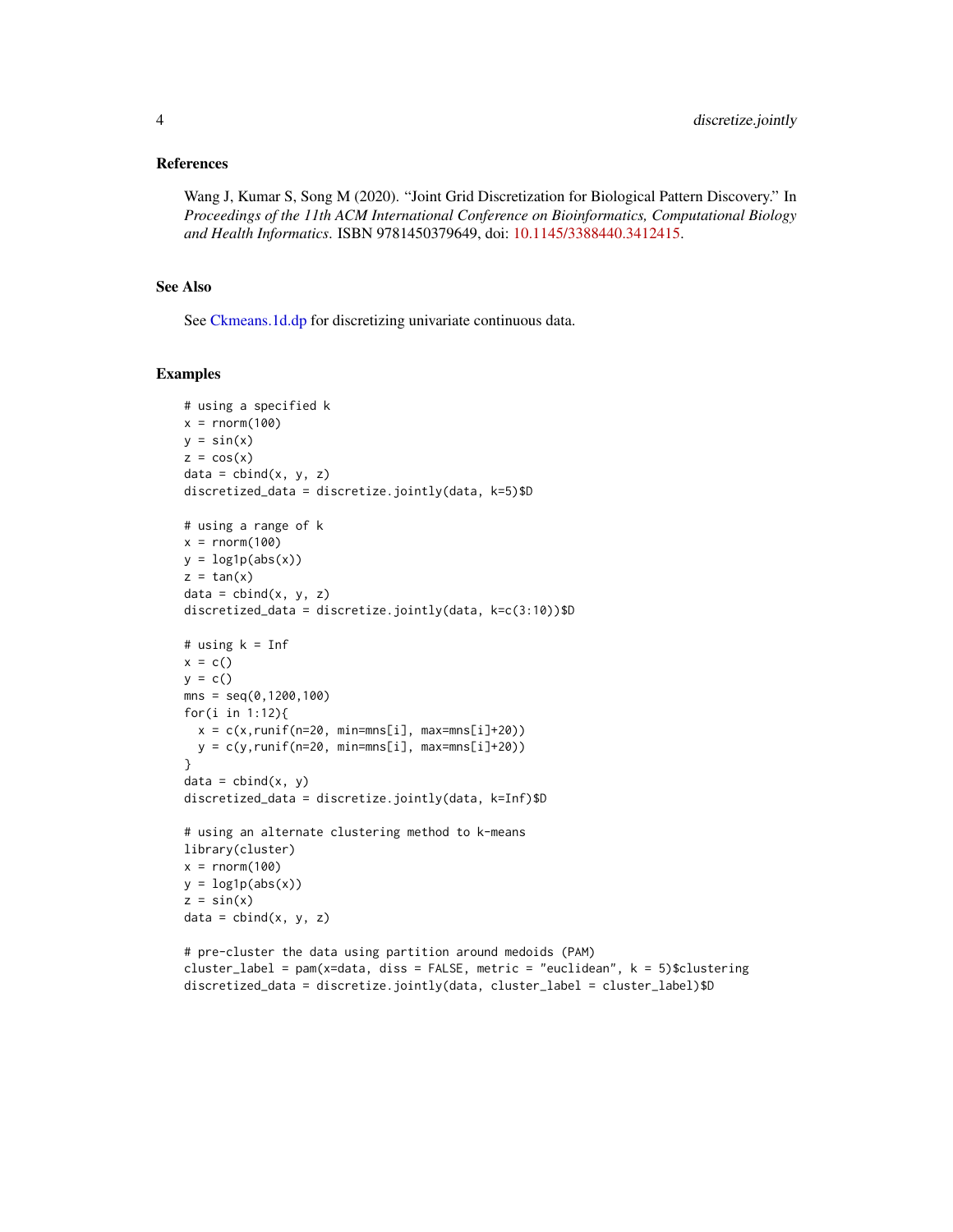<span id="page-4-0"></span>plot.GridOnClusters *Plotting the continuous data along with cluster-preserving Grid*

#### Description

Plots examples of jointly discretizing continuous data based on grids that preserve clusters in the original data.

#### Usage

```
## S3 method for class 'GridOnClusters'
plot(
  x,
  xlab = NULL,
 ylab = NULL,
 main = NULL,main.table = NULL,
  sub = NULL,pch = 19,
  ...
)
```
#### Arguments

| x          | the result generated by discretize jointly |
|------------|--------------------------------------------|
| xlab       | the horizontal axis label                  |
| ylab       | the vertical axis label                    |
| main       | the title of the clustering scatter plots  |
| main.table | the title of the discretized data plots    |
| sub        | the subtitle                               |
| pch        | the symbol for points on the scatter plots |
|            | additional graphical parameters            |
|            |                                            |

plotGOCpatterns *(OBOSOLETE) Plotting the continuous data along with clusterpreserving Grid*

#### Description

Plots examples of jointly discretizing continuous data based on grids that preserve clusters in the original data.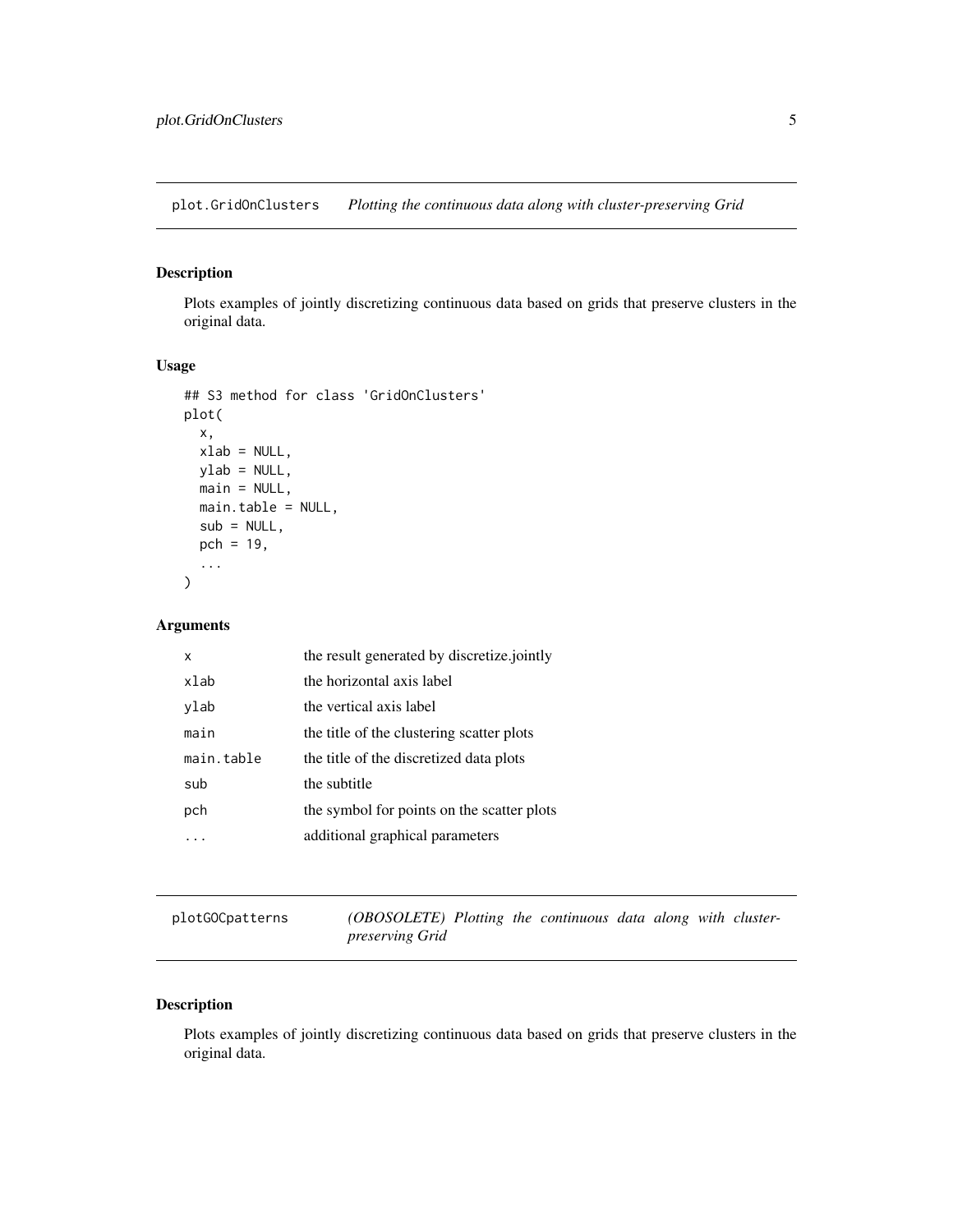#### Usage

plotGOCpatterns(data, res)

### Arguments

| data | the input continuous data matrix           |
|------|--------------------------------------------|
| res  | the result generated by discretize.jointly |